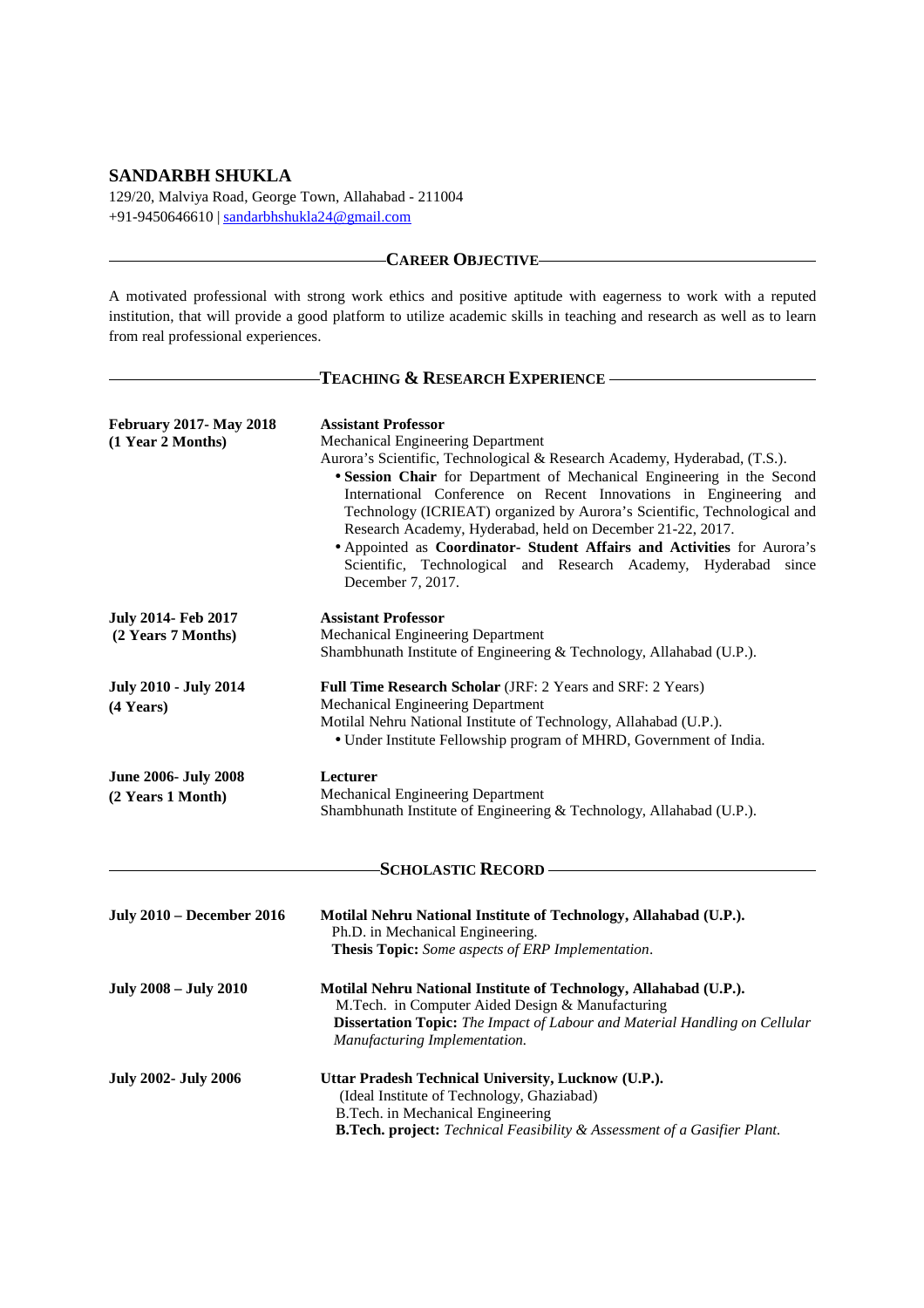# **AREA OF TEACHING INTEREST**

**UG Level:** Computer Aided Manufacturing, Automobile Engineering, Kinematics of Machines.

**PG Level:** Production & Operation Management, Robotics, Computer Integrated Manufacturing.

## **RESEARCH PUBLICATIONS**

#### **International Journals**

- Sandarbh Shukla, Rajeev Jain, and P. K. Mishra, "An integrated approach for Identification of Critical Factors for ERP Implementation using Entropy and WASPAS method", MIT International Journal of Mechanical Engineering, Vol. 6 (2), pp. 80-89, 2016, ISSN: 2230-7680.
- Sandarbh Shukla, and P. K. Mishra, "Unification of ERP system selection factors: an integrated decision making approach", ELK Asia Pacific Journals (Special Issue), 2016, ISBN: 978-81-930411-8-5.
- Sandarbh Shukla, P. K. Mishra, Rajeev Jain and H. C. Yadav, "An integrated decision making approach for ERP system selection using SWARA and PROMETHEE method", International Journal of Intelligent Enterprise, Vol. 3(2), pp.120-147, 2016, ISSN: 1745-3240 **(SCOPUS, Cited by: 18).**
- H. C. Yadav, Rajeev Jain, Sandarbh Shukla, Shwetank Avikal and P. K. Mishra, "Prioritization of aesthetic attributes of car profile", International Journal of Industrial Ergonomics (IJIE), Vol. 43, pp. 296-303, 2013, ISSN: 0169-8141, **(SCI, Impact Factor: 1.43, Cited by: 34).**
- H. C. Yadav, Rajeev Jain, Sandarbh Shukla and P. K. Mishra, "Prioritized aesthetic attributes of product: A fuzzy-AHP approach", International Journal of Engineering Science and Technology (IJEST), Vol. 4 (4), pp. 1281-1291, 2012, ISSN: 0975-5462 **(Cited by: 8)**.
- Sandarbh Shukla, H.C.Yadav and Rajeev Jain, "A Multi Agent based approach to model Virtual Enterprise", International Journal of Advanced Manufacturing Technology (Communicated).

## **International Conferences**

• Sandarbh Shukla, and P. K. Mishra, "Emerging Nanotech Concepts & Application of Optimization Techniques", International Conference on "Current Scenario and Prospects of Nanotechnology and Bio-Statics (ICNB-2016)", February 25-26, 2016, Organized by School of Sciences, Uttar Pradesh. Rajarshi Tandon Open University, Allahabad, U. P., India.

## **National Journals**

- Sandarbh Shukla, Sushma Puligilla, G.V.L.N. Shrihari and Nagamani Banala, "An Integrated approach for ERP Consultant anthology", Indian Journal of Scientific Research, Vol. 17 (2), pp. 302-308, 2017, ISSN: 2250-0138.
- Sube Singh, William Paul and Sandarbh Shukla, "Feature based Selection of Cell Phone: An Integrated approach", Indian Journal of Scientific Research, Vol. 17 (2), pp. 22-31, 2017, ISSN: 2250-0138.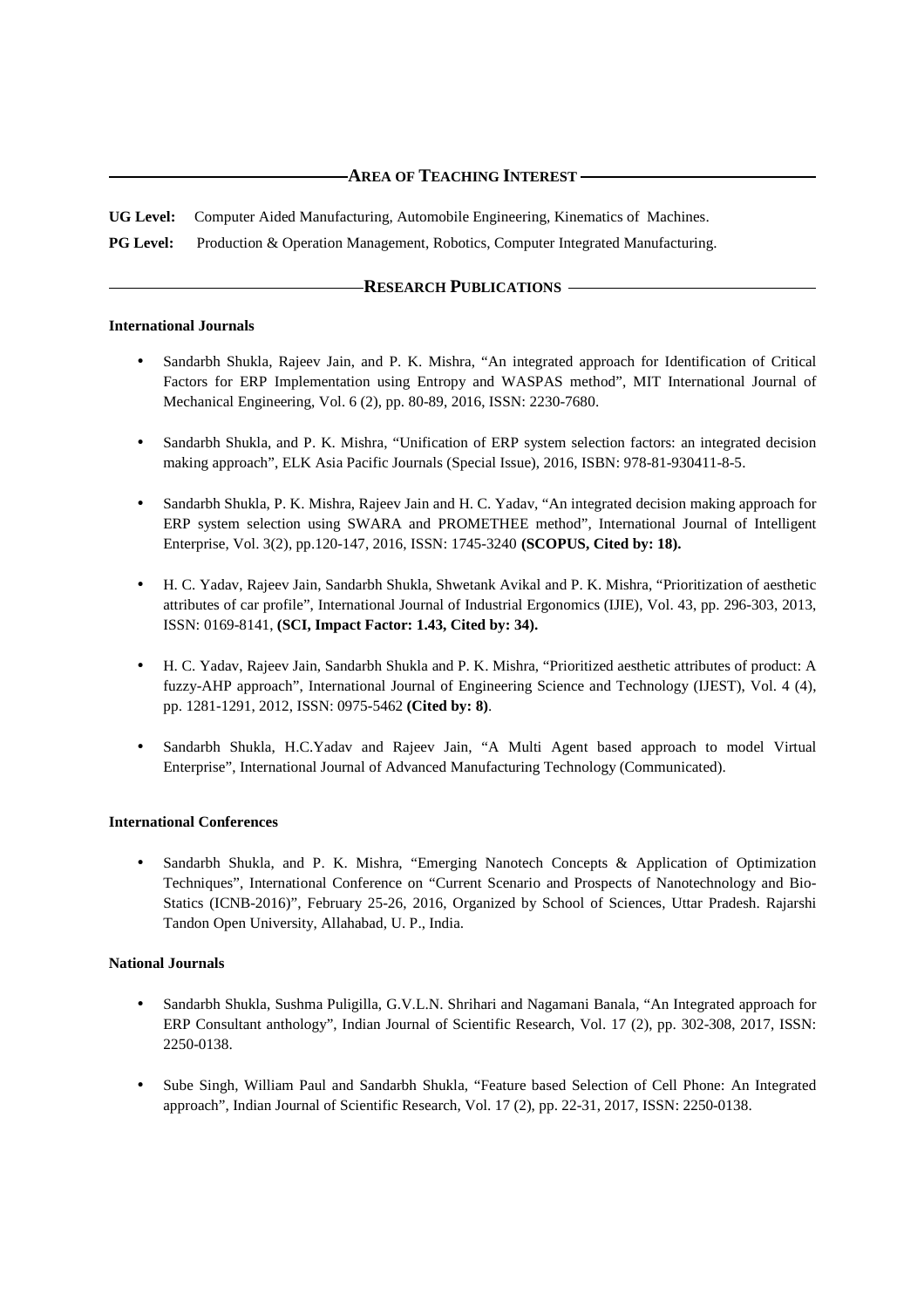### **National Conferences**

- Sandarbh Shukla, and P. K. Mishra, "An integrated approach for Evaluation of ERP Critical Success Factors using Entropy and Topsis method", National Seminar on Digitalization of Open Universities in India, January 15, 2016, Uttar Pradesh Rajarshi Tandon Open University, Allahabad, U. P., India.
- Sandarbh Shukla, and P. K. Mishra, "Selection of Information System: An integrated decision making approach using SWARA and PROMETHEE", National Seminar on Recent Trends in ICT and its Application in Distance Education, December 08-09, 2015, Uttar Pradesh Rajarshi Tandon Open University, Allahabad, U. P., India.
- H. C. Yadav, Sandarbh Shukla and P. K. Mishra, "Integrated approach for prioritized aesthetic attributes of car profile ", 1st national conference on recent advances in technology and engineering (RATE), January 20-22, 2012, Manglayatan University, Aligarh.

# **WORKSHOP/ SHORT TERM COURSE/ SEMINAR/ TRAINING**

- 2nd International Conference on "Recent Innovations in Engineering & Technology (ICRIEAT-2017)", December 21-22, 2017, Aurora's Scientific, Technological and Research Academy, Hyderabad, India.
- Workshop on "3D Printing", November 1-3, 2017, Organized by VIVID CADD at Aurora's Scientific, Technological and Research Academy, Hyderabad, India.
- 2nd International Conference on "Advancement and Recent Innovations in Mechanical, Production and Industrial Engineering (ARIMPIE)", April 15-16, 2016, I.T.S Engineering College, Greater Noida.
- International Conference on "Current Scenario and Prospects of Nanotechnology and Bio-Statics (ICNB-2016)", February 25-26, 2016, Organized by School of Sciences, Uttar Pradesh. Rajarshi Tandon Open University, Allahabad, U. P., India.
- National Seminar on Digitalization of Open Universities in India, January 15, 2016, Organized by Uttar Pradesh. Rajarshi Tandon Open University, Allahabad, U. P., India.
- National Seminar on Recent Trends in ICT and its Application in Distance Education, December 08-09, 2015, Uttar Pradesh. Rajarshi Tandon Open University, Allahabad, U. P., India.
- Short Term Course on Digital Prototyping with Autodesk Tools (DPAT-2015) February 27- March 04, 2015, Organized by Department of Mechanical Engineering, MNNIT Allahabad.
- Short Term Course on Applications of Artificial Intelligence Techniques In Engineering Systems (AAITES - 2013) June 10-14, 2013, Organized by Department of Mechanical Engineering, MNNIT Allahabad.
- Short Term Training Programme On Emerging Trends in Industrial Relations, 27-31 May, 2013, Organized by School of Management Studies, MNNIT Allahabad.
- 1st National Conference on "Recent Advances in Technology and Engineering (RATE)", 20-22 January 2012, Manglayatan University, Aligarh.